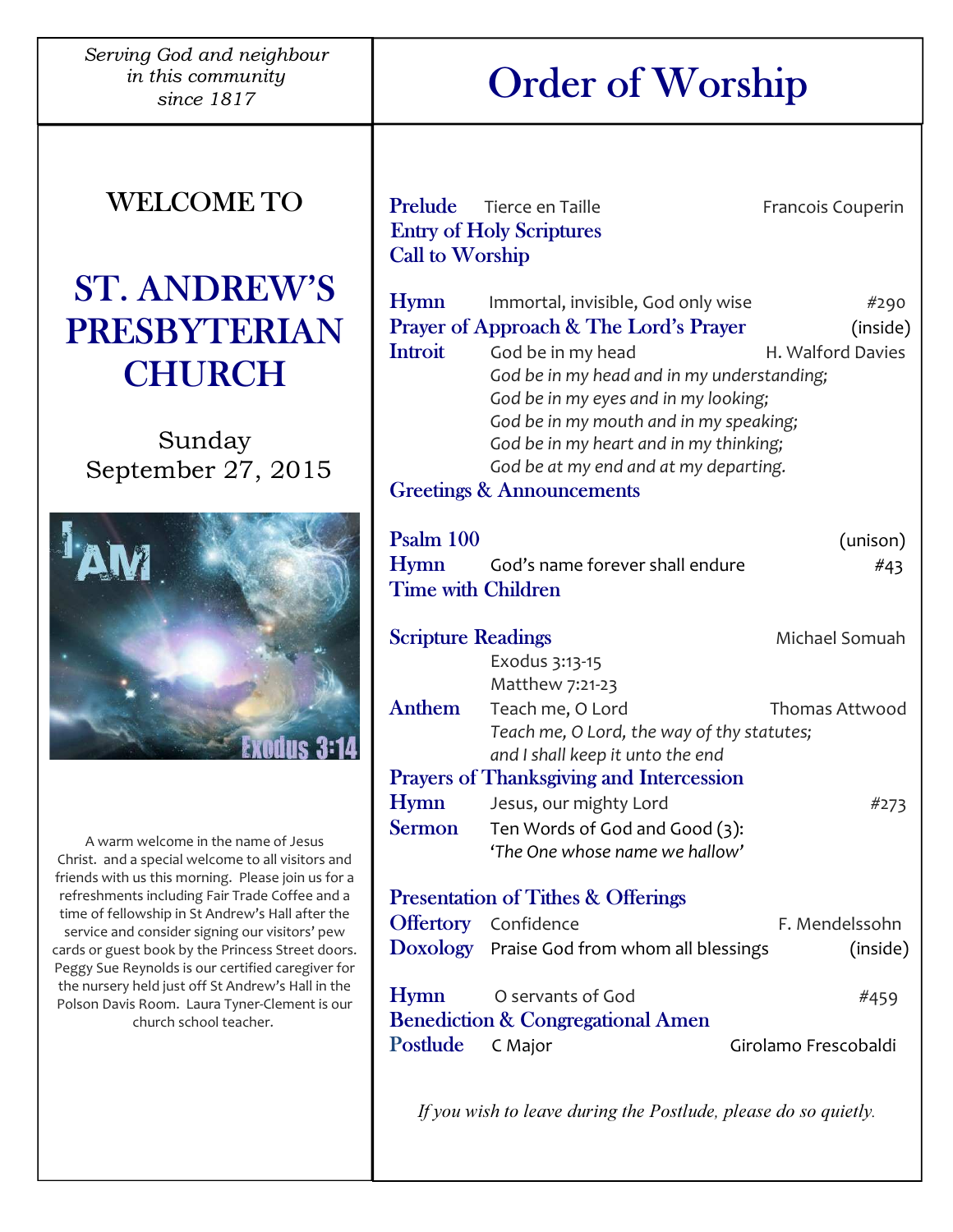## The Lord's Prayer

Our Father who art in heaven, hallowed be thy name. Thy kingdom come, thy will be done, on earth, as it is in heaven. Give us this day our daily bread, and forgive us our debts, as we forgive our debtors. And lead us not into temptation, but deliver us from evil. For thine is the kingdom, the power, and the glory, forever. Amen

## Psalm 100 (unison)

Make a joyful noise to the Lord, all the lands! Serve the Lord with gladness; come into God's presence with singing. Know that the Lord is God. It is God who made us, and to God we belong;

 we are God's people, and the sheep of God's pasture.

Enter God's gates with thanksgiving, and God's courts with praise.

 Give thanks to God, bless God's name. For God is good;

God's steadfast love endures forever, and God's faithfulness to all generations.

## Scripture Readings

### Exodus 3:13-15

But Moses said to God, 'If I come to the Israelites and say to them, "The God of your ancestors has sent me to you", and they ask me, "What is his name?" what shall I say to them?' God said to Moses, 'I am who I am.' He said further, 'Thus you shall say to the Israelites, "I am has sent me to you." ' God also said to Moses, 'Thus you shall say to the Israelites, "The Lord, the God of your ancestors, the God of Abraham, the God of Isaac, and the God of Jacob, has sent me to you":

This is my name for ever, and this my title for all generations.

### Matthew 7:21-23

'Not everyone who says to me, "Lord, Lord", will enter the kingdom of heaven, but only one who does the will of my Father in heaven. On that day many will say to me, "Lord, Lord, did we not prophesy in your name, and cast out demons in your name, and do many deeds of power in your name?" Then I will declare to them, "I never knew you; go away from me, you evildoers."

## Doxology

Praise God, from whom all blessings flow; Praise God, all creatures here below; Praise God above, ye heavenly host; Praise Father, Son, and Holy Ghost. Amen.

## Notes from the Director of Music

 What if a composer cannot come up with a name for a piece? For Ralph Vaughan Williams, when he couldn't think of a suitable name for what he created to go with "For all the saints" (hymn 611), he called the tune "Sine Nomine" meaning "without a name". For other composers, if the piece followed a familiar pattern for form, rhythm or meter, it could simply be called a sonata or gavotte or waltz or whatever. Often the early French composers for organ would describe the registration or choice of stops as part of the title. Francois Couperin (1668-1733) did this for today's Prelude, suggesting the use of the Tierce stop in the tenor line. The Postlude, which has no name. is actually an introduction to a group of hymns in C major, the most common one being "We all believe in one true God". This piece goes back to the early 17th century when Frescobaldi was organist at St. Peter's in Rome.

 Over the span of about 15 years, Mendelssohn wrote a set of pieces which he called "Songs Without Words". He could have called them "Songs Without Words or Titles", but names were eventually given to some of the pieces, including his Opus 19 No. 4 which is played during the Offertory.

 Thomas Attwood (1765-1838) composed this beautiful setting, to words found in Psalm 119 v33 which is our **Anthem**. Verse 35 goes on to say: "Make me to go in the path of thy commandments; for therein do I delight."

 H. Walford Davies (1869-1941) showed a great sensitivity to the text when he wrote the music for what is today's Introit. This text is a prayer which appeared in a set called The Book of Hours from 1514. These are prayers to be used at set times throughout the day and this one works particularly well at the beginning or end of a service.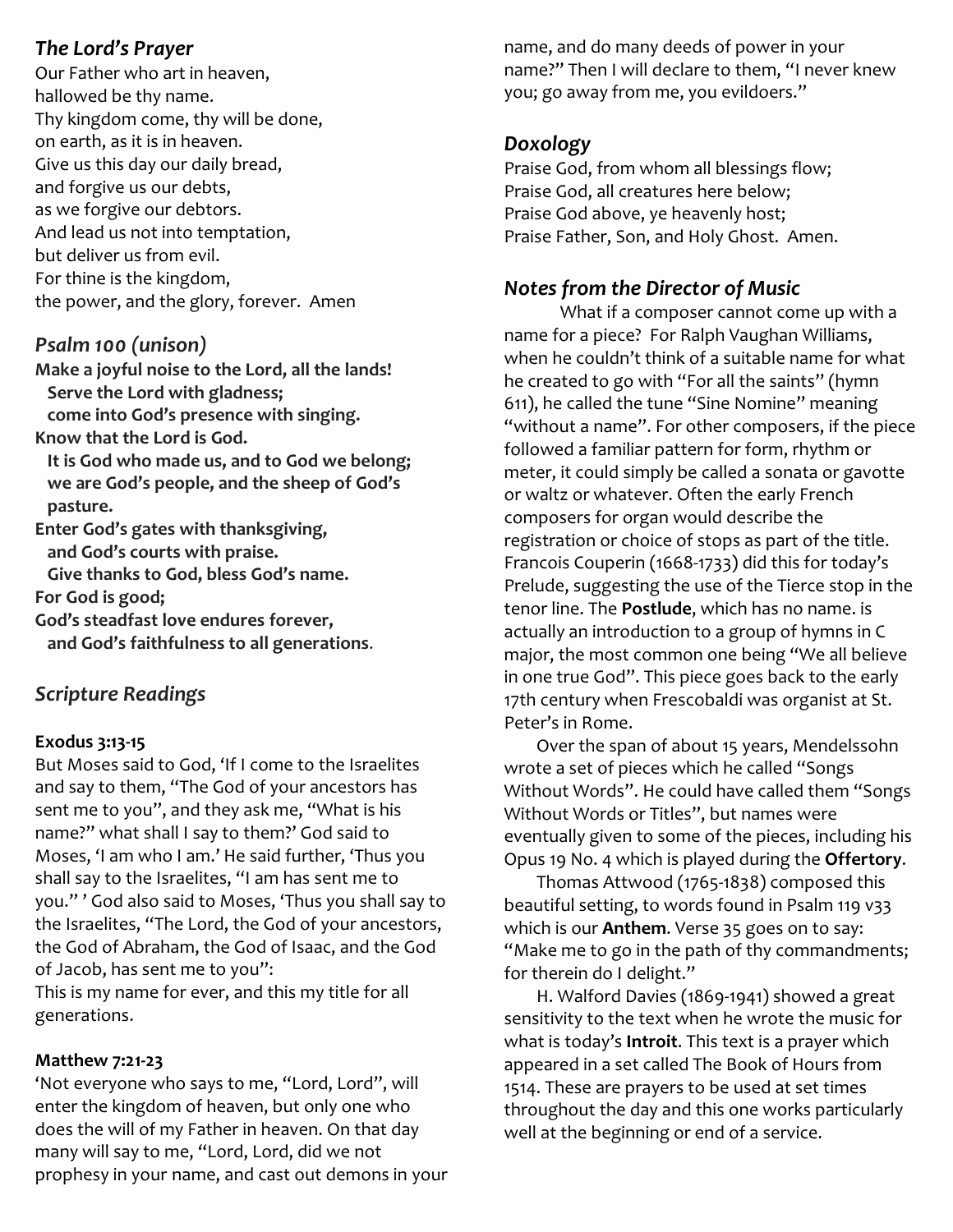## Ushers

Today: Helen McEwen, Ada Mallory, Shirley & Rhonda Aitken Next Week: Elders

## Today…

## Flower Ministry

We thank Wendy Worling & Ralph Kendall for the flowers placed in thankfulness for an awesome fall.

Thank you to all who have brought flowers for the Sunday service, throughout the year. There remain opportunities to contribute flowers in autumn, which are distributed after the service to households in support or celebration. Please sign up in St Andrew's Hall or speak to Wendy Worling to contribute, and to Elaine Coderre for suggestions of distribution after the service.

## Mission Projects

Louise Axford is reporting that our givings designated 'Mission' are ahead of the goals accepted at the congregational annual meeting in March. As a result, we are being asked to select three additional mission projects to support, should our offerings continue to be so strong. Using the ballot on the sheet found in St Andrew's Hall, share your preference by Wednesday, October 14 - only one ballot per person, however!

## Sanctuary Information Session

The Property and Maintenance committee has been busy preparing an inventory of the physical needs of the sanctuary. Come to an information session, this morning after the service. This will be a brief session, but the foundation for a series of congregational discussions about the options for our future ministry with respect to this building. These discussions will be held after the services of October 4, November 1, 29, with a formal congregational meeting scheduled for December 13.

## Students' Dinner

Today, 6:30 p.m.

A new year begins, and all students are invited to get together for an informal home cooked dinner and open discussion. Contact our minister – a.johnston@standrewskingston.org

## This Week…

## Meetings

Worship and Music - Monday 5:15 p.m. Property and Maintenance - Monday 7 p.m. Discussion Leaders - Tuesday 7 p.m. Visitation Preparation - Thursday 6:30 p.m.?

## Italian pasta dinner

On Thurs., Oct. 1, "The Mess"—the art studio operating Mon. – Thurs. in Gill Hall—will be having a fundraiser at City Christian Centre (Woodbine & Collins Bay Rds). An Italian pasta dinner cooked by the Gencarelli family along with dessert will be provided from 5:30 to 7:30 p.m. There will be samples of the artists' work on display, but no formal programme. Drop in and enjoy! Tickets available from Phyllis Ann McCormick.

## Fix 'n Clean

Queen's engineering students are offering their services to seniors and others on Saturday, October 3. Some of the tasks include painting, yard work, moving furniture and other household chores. Anyone interested should contact Emma Kahansky, the Fix 'n' Clean event co-ordinator by email at fixnclean@engsoc.queensu.ca or by calling 613-533- 6008.

## Advance Notice …

## KAIROS

This is a Canadian initiative that brings together 11 churches and related agencies for work in the realm of social justice in Canada and through partners around the world. Our minister is the PWS&D representative on the Board. On Wednesday October 21 and Thursday October 22, the national Board will be meeting in Kingston (for the first time) and at St. Andrew's, in the Hall. If you would be willing to assist with hospitality (arranging tea and coffee at morning or afternoon breaks, or setting out the lunch) on either day, please speak to Andrew.

## Community Feast

The Katarokwi Grandmothers' Council and KAIROS are together hosting a Community Feast on Wednesday, October 21, 5:30 p.m. at Crossroads United Church, 690 Sir John A. Macdonald. This will be an opportunity for church circles to gather with